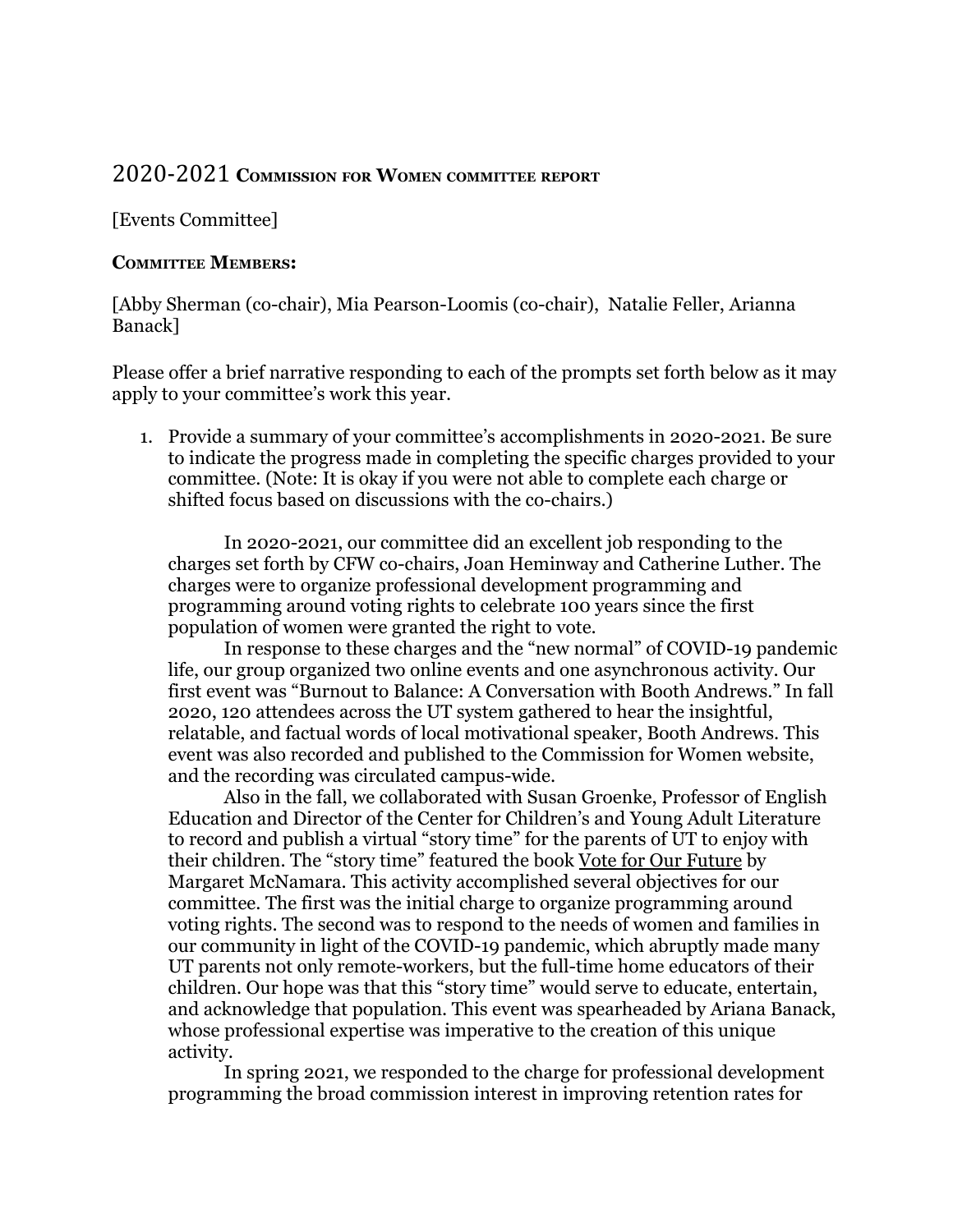staff. The event, "Lighting Your Path: A Workshop on Cultivating Career Advancement," provided two hours of focused professional development events designed to address the needs of UT staff. To best cater to this audience, we elected to make the event "conference style," where attendees picked from a variety of speakers, including a representative from Pilot Flying J. The keynote speaker was Gretchen Neisler, Vice Provost for International Affairs. There were 50-60 attendees on average throughout the event. Natalie Feller was the bedrock of this event. Her professional background, connections, and skills made this event possible.

2. Provide any recommendations your committee may have for how the campus administration can help your committee in making progress in its initiatives in 2021-2022.

Our committee has two key recommendations for campus administration. First, we would like for there to be more people on the events committee in the future. As evidence by our accomplishments this year, the events committee's work is multi-faceted and requires extensive collaboration across the Commission for Women, the UT system, and the Knoxville community. A larger committee would allow for this important work to be delegated more evenly, so as to prevent overload.

Second, we would like for a portion of the CFW budget to be dedicated to compensate event speakers. It is in line with the values of the CFW to compensate our (mostly women) speakers for their work. We were able to compensate Booth Andrews and buy gifts for our "Lighting Your Path" speakers this year, but we realize that this was an exception due to surplus in funds that may not normally be available. It is our opinion that the compensation of speakers should be a forethought in the budgetary planning of the CFW. Having a budget to work with allows clarity for committee members in the planning of these events. It also prioritizes fair compensation, and is a concrete way to show a commitment to rewarding the time and expertise of women leaders.

3. Offer your committee's recommendations for priorities for the CFW for the 2021-22 academic year.

For the upcoming year, we have two recommendations for priorities for the CFW. The first, is that we would like to see more collaboration between commissions. It is the opinion of our committee that through targeted collaboration, we can be better allies for each other and honor the intersectionality of our work. Our suggestion is that the commission should assign a designated liaison to coordinate and facilitate a supportive relationship between the different commissions. If possible, we think the creation of a council/commission committee comprised of representatives from each of the commission and councils would further serve to enhance collaboration in a structured and sustainable way.